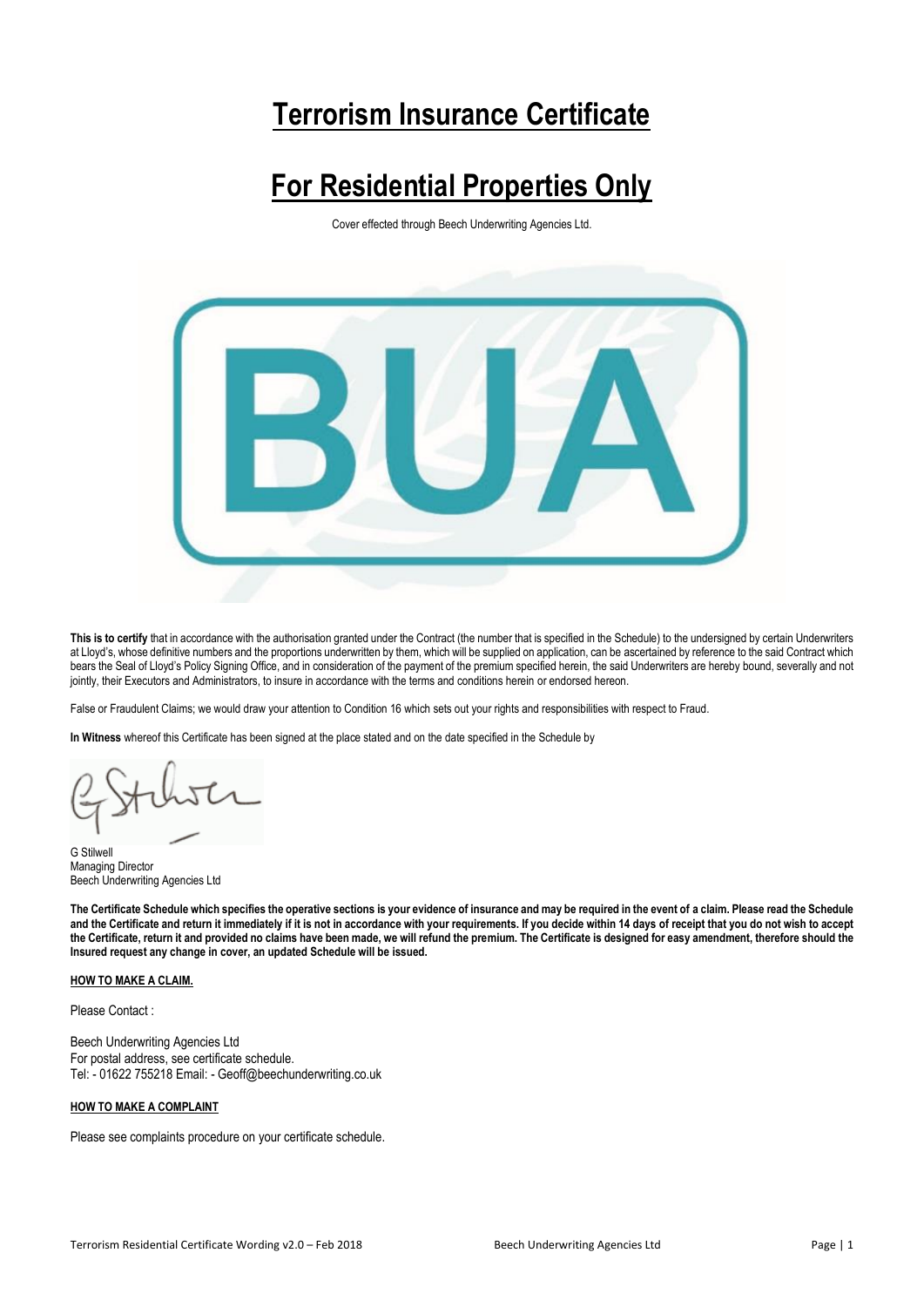### **INSURING CLAUSE**

Subject to the exclusions, limits and conditions hereinafter contained, this Insurance insures property of the Insured and /or subsidiary and/or associated divisions as stated in the Schedule attaching and forming part of this Certificate (hereinafter referred to as the "Schedule") against physical loss or physical damage, arising from an occurrence during the period of this Certificate caused by an Act of Terrorism or Sabotage, or a Verified Threat or Hoax thereof, as herein defined

For the purpose of this Insurance, an Act of Terrorism means an act or series of acts, including the use of force or violence, of any person or group(s) of persons, whether acting alone or on behalf of or in connection with any organisation(s), committed for political, religious or ideological purposes including the intention to influence any government and/or to put the public in fear for such purposes.

For the purpose of this Insurance, an Act of Sabotage means a subversive act or series of such acts committed for political, religious or ideological purposes including the intention to influence any government and/or to put the public in fear for such purposes.

For the purpose of this Insurance, Verified Threat means a threat of an intention to cause physical damage, loss of life or bodily injury by an act of Terrorism or Sabotage and which poses an immediate and real risk of occurring within the vicinity of the premises.

Verified means either, (a) a threat that has been passed to you by the Police or an Officer of Her Majesty's Government; or (b) you have informed the Police immediately after you become aware of a device you suspect could be harmful at or within the vicinity of your premises.

For the purpose of this Insurance, a Hoax means a threat of an intention to cause physical damage, loss of life or bodily injury by an act of Terrorism or Sabotage and which poses an immediate and real risk of occurring within the vicinity of the premises, but which does not materialise.

Vicinity means within one mile of your premises.

## **PROPERTY EXCLUDED - This Certificate does not cover physical loss or physical damage to:**

- **1.** Land or land values.
- **2.** Power transmission, feeder lines or pipelines not on the Insured's premises.
- **3.** Aircraft or any other aerial device, or watercraft.
- **4.** Any land conveyance, including vehicles, locomotives or rolling stock, unless such land conveyance is declared hereon and solely whilst located at the property insured herein at the time of its damage.
- **5.** Animals, plants and living things of all types.
- **6.** Property in transit not on the Insured's premises

# **CONDITIONS**

- **1. JOINT INSUREDS -** The Underwriters' total liability for any loss or losses sustained by any one or more of the Insureds under this Insurance will not exceed the sum insured shown in the Schedule. The Underwriters shall have no liability in excess of the sum insured whether such amounts consist of insured losses sustained by all of the Insureds or any one or more of the Insureds.
- **2. OTHER INSURANCE -** This Certificate shall be excess of any other insurance available to the Insured covering a loss covered hereunder except such other insurance which is written specifically as excess insurance over this Certificate. When this Certificate is written specifically in excess of other insurance covering the peril insured hereunder, this Certificate shall not apply until such time as the amount of the underlying insurance, (whether collectible or not), has been exhausted by loss and damage covered by this Certificate in excess of the deductible with respect to each and every covered loss.
- **3. SITUATION -** This Certificate insures property located at the addresses stated in the Schedule.
- **4. SUM INSURED -** The Underwriters hereon shall not be liable for more than the sum insured stated in the Schedule in respect of each occurrence and in the Certificate aggregate.
- **5. DEDUCTIBLE -** Each occurrence shall be adjusted separately and from each such amount the sum stated in the Schedule shall be deducted.
- **6. OCCURRENCE-** The term "Occurrence" shall mean any one loss and/or series of losses arising out of and directly occasioned by one Act or series of Acts of Terrorism or Sabotage for the same purpose or cause. The duration and extent of any one "Occurrence" shall be limited to all losses sustained by the Insured at the property insured herein during any period of 72 consecutive hours arising out of the same purpose or cause. However no such period of 72 consecutive hours may extend beyond the expiration of this Certificate unless the Insured shall first sustain direct physical damage by an Act of Terrorism or an Act of Sabotage prior to expiration and within said period of 72 consecutive hours nor shall any period of 72 consecutive hours commence prior to the attachment of this Certificate.
- **7. DEBRIS REMOVAL -** This Certificate also covers, within the sum insured, expenses incurred in the removal from the insured location of debris of property stated in the Schedule damaged by an Act of Terrorism or an Act of Sabotage. The cost of removal of debris shall not be considered in determination of the valuation of the property covered.
- **8. DUE DILIGENCE -** The Insured (or any of the Insured's agents, sub or co-contractors) must use due diligence and do (and concur in doing and permit to be done) everything reasonably practicable, including but not limited to taking precautions to protect or remove the insured property, to avoid or diminish any loss herein insured and to secure compensation for any such loss including action against other parties to enforce any rights and remedies or to obtain relief or indemnity.
- **9. PROTECTION MAINTENANCE -** It is agreed that any protection provided for the safety of the property insured shall be maintained in good order throughout the currency of this Certificate and shall be in use at all relevant times, and that such protection shall not be withdrawn or varied to the detriment of the interests of the Underwriters without their consent.
- **10. VALUATION -** It is understood that, in the event of damage, settlement shall be based upon the cost of repairing, replacing or reinstating (whichever is the least) property on the same site, or nearest available site (whichever incurs the least cost) with material of like kind and quality without deduction for depreciation, subject to the following provisions:

The repairs, replacement or reinstatement (all hereinafter referred to as "replacement") must be executed with due diligence and dispatch;

Until replacement has been effected the amount of liability under this Certificate in respect of loss shall be limited to the actual cash value at the time of loss;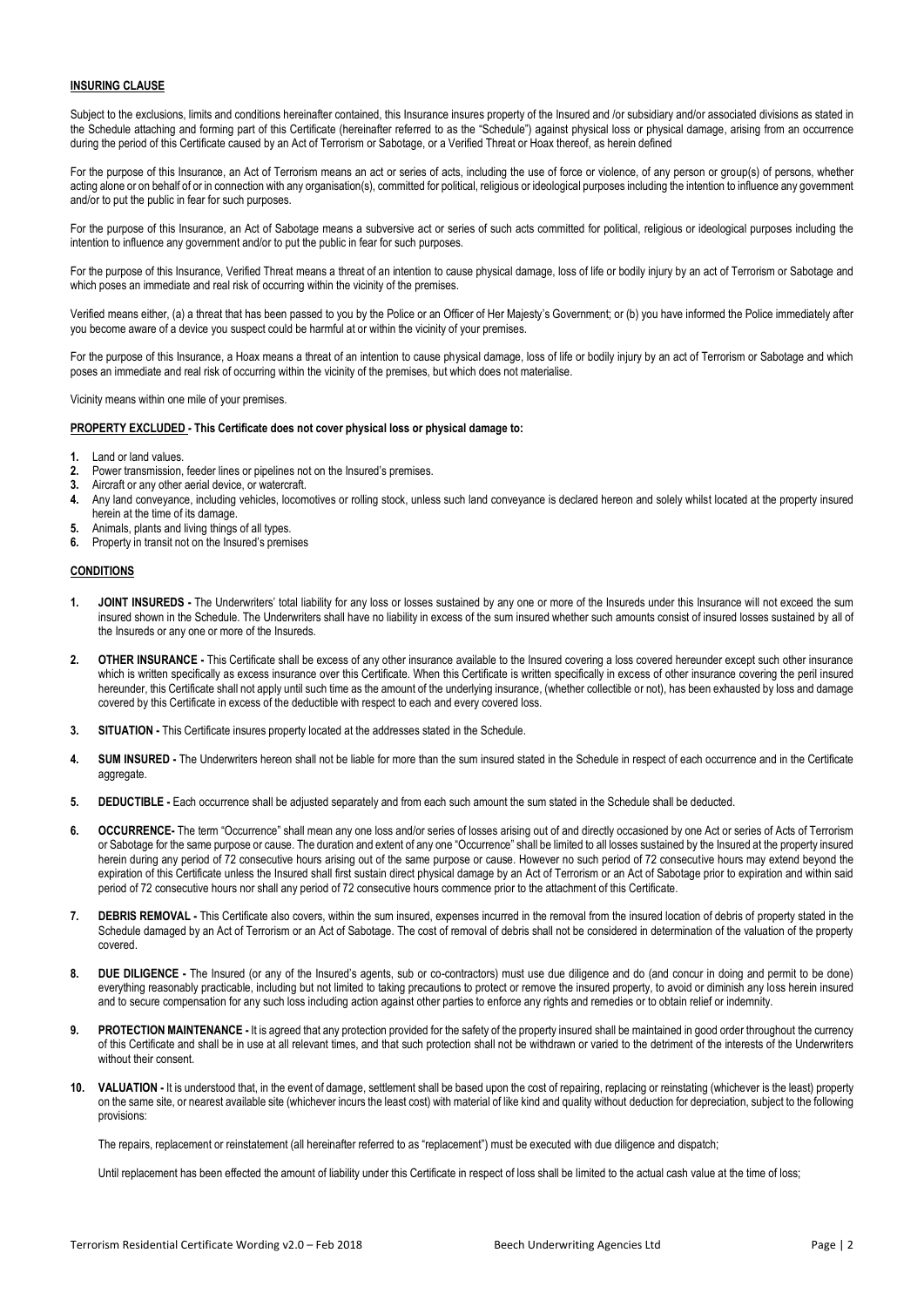If replacement with material of like kind and quality is restricted or prohibited by any by-laws, ordinance or law, any increased cost of replacement due thereto shall not be covered by this Certificate.

The Underwriters' liability for loss under this Certificate shall not exceed the smallest of the following amounts: -

The Certificate limit applicable to the destroyed or damaged property,

The replacement cost of the property or any part thereof which was intended for the same occupancy and use, as calculated at the time of the loss,

The amount actually and necessarily expended in replacing said property or any part thereof. The Underwriters will normally expect the Insured to carry out repair or replacement of the insured property, but if the Insured and the Underwriters agree that it is not practicable or reasonable to do this, the Underwriters will pay the Insured an amount based on the repair or replacement costs, less an allowance for fees and associated costs which are not otherwise incurred. The Underwriters will only pay the Insured up to the Sum Insured shown in the Schedule.

- **11. INCORRECT DECLARATION PENALTY -** If the values declared as stated in the Schedule are less than the correct insured values as determined above, then any recovery otherwise due hereunder shall be reduced in the same proportion that the values declared bear to the values that should have been declared, and the Insured shall co-insure for the balance.
- **12. NOTIFICATION OF CLAIMS -** The Insured, upon knowledge of any occurrence likely to give rise to a claim hereunder, shall give written advice as soon as reasonably practicable to the Underwriters and or the Agent, named for that purpose in the Schedule, who is to advise the Underwriters within seven (7) days of such knowledge of any occurrence and it is a condition precedent to the liability of Underwriters that such notification is given by the Insured as provided for by this Certificate. If the Insured makes a claim under this Insurance he must give the Underwriters such relevant information and evidence as may reasonably be required and co-operate fully in the investigation or adjustment of any claim. If required by the Underwriters, the Insured must submit to examination under oath by any person designated by the Underwriters.
- **13. PROOF OF LOSS -** The Insured shall render a signed and sworn proof of loss within sixty (60) days after the occurrence of a loss (unless such period be extended by the written agreement of Underwriters) stating the time, place and cause of loss, the interest of the Insured and all others in the property, the sound value thereof and the amount of loss or damage thereto.

If the Underwriters have not received such proof of loss within two years of the expiry date of this Certificate, they shall be discharged from all liability hereunder.

In any claim and/or action, suit or proceeding to enforce a claim for loss under this Certificate, the burden of proving that the loss is recoverable under this Policy and that no limitation or exclusion of this Certificate applies and the quantum of loss shall fall upon the Insured.

**14. SUBROGATION -** Any release from liability entered into in writing by the Insured prior to loss hereunder shall not affect this Certificate or the right of the Insured to recover hereunder. The right of subrogation against any of the Insured's subsidiary or affiliated companies or any other companies associated with the Insured through ownership or management is waived;

In the event of any payment under this Certificate, the Underwriters shall be subrogated to the extent of such payment to all the Insured's right of recovery therefore. The Insured shall execute all papers required, shall cooperate with Underwriters and, upon the Underwriters' request, shall attend hearings and trials and shall assist in effecting settlements, securing and giving evidence, attaining the attendance of witnesses and in the conduct of suits and shall do anything that may be necessary to secure such right. The Underwriters will act in concert with all other interests concerned (including the Insured) in the exercise of such rights of recovery. If any amount is recovered as a result of such proceedings, such amount shall be distributed in the following priorities:

- (i) Any interest, (including the Insured's), exclusive of any deductible or self-insured retention, suffering a loss of the type covered by this Policy and in excess of the coverage under this Certificate shall be reimbursed up to the amount of such loss (excluding the amount of the deductible);
- (ii) Out of the balance remaining, the Underwriters shall be reimbursed to the extent of payment under this Certificate;
- (iii) The remaining balance, if any, shall inure to the benefit of the Insured, or any insurer providing insurance primary to this Certificate, with respect to the amount of such primary insurance, deductible, self-insured retention, and/or loss of a type not covered by this Certificate.

The expense of all proceedings necessary to the recovery of any such amount shall be apportioned between the interests concerned, including that of the Insured, in the ratio of their respective recoveries as finally settled. If there should be no recovery and proceedings are instituted solely on the initiative of Underwriters, the expense thereof shall be borne by the Underwriters.

**15. SALVAGE AND RECOVERIES -** All salvages, recoveries and payments recovered or received subsequent to a loss settlement under this Certificate shall be applied as if recovered or received prior to the said settlement and all necessary adjustments shall be made by the parties hereto.

# **16. INSURANCE ACT 2015 - FRAUDULENT CLAIMS CLAUSE**

- 1) If the Insured makes a fraudulent claim under this insurance contract, the Insurer:
- a) Is not liable to pay the claim; and
- b) May recover from the Insured any sums paid by the Insurer to the Insured in respect of the claim; and
- c) May by notice to the Insured treat the contract as having been terminated with effect from the time of the fraudulent act.
- 2) If the Insurer exercises its right under clause (1 ) (c) above:
- a) The Insurer shall not be liable to the Insured in respect of a relevant event occurring after the time of the fraudulent act. A relevant event is whatever gives rise to the Insurer's liability under the insurance contract (such as the occurrence of a loss, the making of a claim, or the notification of a potential claim); and,
- b) The Insurer need not return any of the premiums paid.

Fraudulent claims – group insurance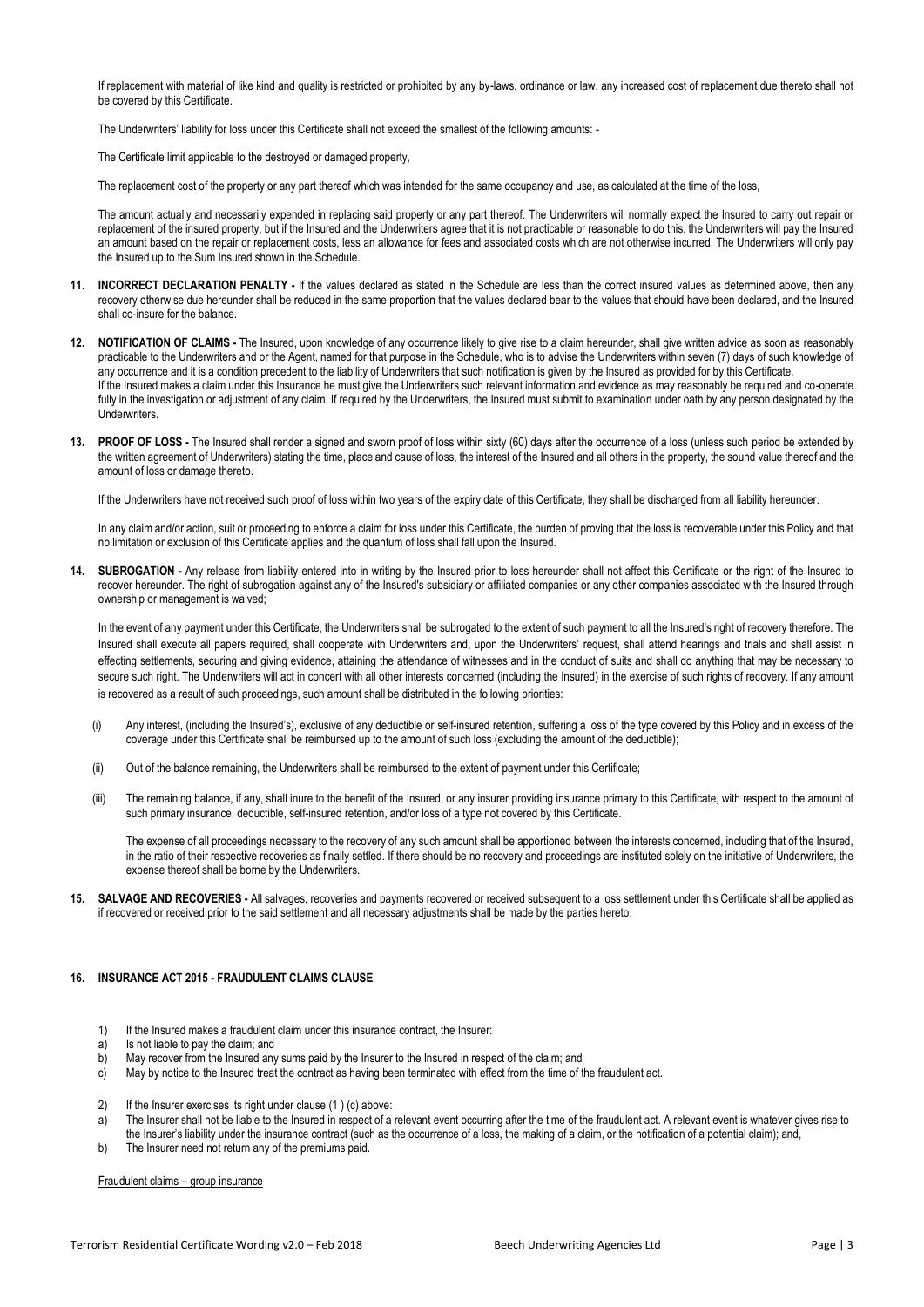If this insurance contract provides cover for any person who is not a party to the contract ("a covered person"), and a fraudulent claim is made under the contract by or on behalf of a covered person, the Insurer may exercise the rights set out in clause (1) above as if there were an individual insurance contract between the Insurer and the covered person. However, the exercise of any of those rights shall not affect the cover provided under the contract for any other person.

Nothing in these clauses is intended to vary the position under the Insurance Act 2015.

LMA5256 16 March 2016

- **17. DUTY OF FAIR REPRESENTATION AND MISREPRESENTATION -** The Insured and/or Joint Insured must disclose to the insurers all material circumstances which it knows, or ought to know. An Insured or Joint Insured "ought to know" information that should reasonably have been revealed by a reasonable search of information available to it. If the Insured or Joint Insured fails to disclose all material information, or conceals / misrepresents a material fact or circumstance relating to this Insurance, then Insurers may avoid the contract and refuse to pay all claims. Insurers may not be required to return the premium paid. All remedies available to Insurers are contained in the Insurance Act 2015 Part 2 Section 8.
- **18 ABANDONMENT -** There shall be no abandonment to the Underwriters of any property.
- **19 INSPECTION AND AUDIT -** The Underwriters or their agents shall be permitted but not obligated to inspect the Insured's property at any time.

Neither the Underwriters' right to make inspections nor the making thereof nor any report thereon shall constitute an undertaking, on behalf of or for the benefit of the Insured or others, to determine or warrant that such property is safe.

The Underwriters may examine and audit the Insured's books and records at any time up to two years after the final termination of this Certificate, as far as they relate to the subject matter of this Insurance.

- **20 ASSIGNMENT -** Assignment or transfer of this Certificate shall not be valid except with the prior written consent of the Underwriters.
- **21 RIGHTS OF THIRD PARTIES EXCLUSION -** This Certificate is effected solely between the Insured and the Underwriters. This Certificate shall not confer any benefits on any third parties, including shareholders, and no such third party may enforce any term of this Certificate. This clause shall not affect the rights of the Insured.
- **22 CANCELLATION -** This Certificate may be cancelled by the Insured by giving written notice to Beech Underwriting Agencies Ltd at the address shown on the first page of this Certificate.

In the event of non-payment of premium this Certificate may be cancelled by or on behalf of the Underwriters by delivery to the Insured or by mailing to the Insured or the Agent by registered, certified, or other first class mail, at the Insured's address as shown in this Certificate, written notice stating when, not less than fifteen (15) days thereafter, the cancellation shall be effective. The mailing of such notice shall be sufficient proof of notice and this Certificate shall terminate at the date and hour specified in such notice.

 If the period of limitation relating to the giving of notice is prohibited or made void by any law controlling the construction thereof, such period shall be deemed to be amended so as to be equal to the minimum period of limitation permitted by such law.

23 **ARBITRATION** – This Certificate shall be subject to the rules of the London Court of International Arbitration (LCIA). If the Insured and Underwriters fail to agree in whole or in part regarding any aspect of this Certificate, each party shall, within ten (10) days after the demand in writing by either party, appoint a competent and disinterested arbitrator and the two (2) chosen shall before commencing the arbitration select a competent and disinterested umpire.

The arbitrators together shall determine such matters in which the Insured and Underwriters shall so fail to agree and shall make an award thereon and the award in writing of any two (2), duly verified, shall determine the same, and if they fail to agree, they will submit their differences to the umpire.

The parties to such arbitration shall pay the arbitrators respectively appointed by them and bear equally the expenses of the arbitration and the charges of the umpire.

- **24 SEVERAL LIABILITY -** The Underwriters' obligations under this Certificate are several and not joint and are limited solely to their individual subscriptions. The Underwriters are not responsible for the subscription of any co-subscribing Underwriter who for any reason does not satisfy all or part of its obligations.
- **25 LEGAL ACTION AGAINST UNDERWRITERS -** No one may bring a legal action against Underwriters unless:

There has been full compliance by the Insured with all of the terms of this Certificate; and the action is brought within two (2) years after the expiry or cancellation of this Certificate.

- **26 MATERIAL CHANGES -** The Insured shall notify the Underwriters of any change of circumstances which would materially affect this Insurance.
- **27 EXPERTS FEES -** This Insurance includes, within the sum insured, the necessary and reasonable fees of architects, surveyors, consulting engineers and other professional experts which are incurred in reinstating or repairing the insured property following damage insured under this Policy.
- **28 LAW AND JURISDICTION -** The construction, validity and performance of this Certificate shall be governed by the Law of England and all disputes which may arise under, out of, in connection with or in relation to the Certificate or to the determination of the amount of loss hereunder shall be submitted to arbitration at the London Court of International Arbitration in accordance with its rules at the date of such submission. The award rendered by the Arbitrator(s) shall be final and binding upon all parties and judgement thereon may be entered in any court having jurisdiction.

# **LOSSES EXCLUDED - This Certificate does not insure against:-**

Loss or damage arising directly or indirectly from nuclear detonation, nuclear radiation or radioactive contamination, however such nuclear detonation, nuclear reaction, nuclear radiation or radioactive contamination may have been caused.

Loss or damage occasioned directly or indirectly by war, invasion or warlike operations (whether war be declared or not), hostile acts of sovereign or local government entities, civil war, rebellion, revolution, insurrection, martial law, usurpation of power, or civil commotion assuming the proportions of or amounting to an uprising.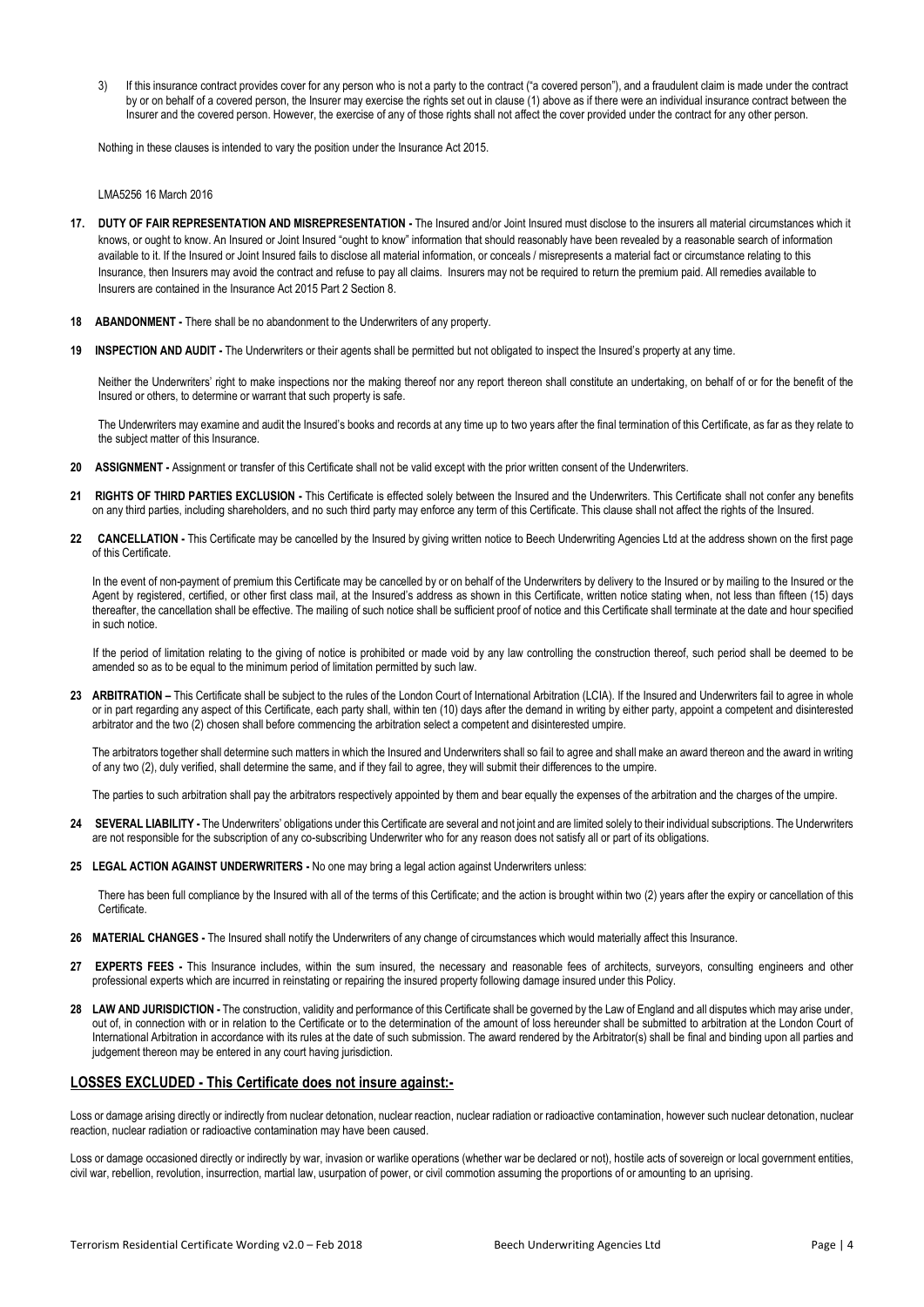Loss by seizure or legal or illegal occupation unless physical loss or damage is caused directly by an Act of Terrorism or an Act of Sabotage.

Loss or damage caused by confiscation, nationalisation, requisition, detention, embargo, quarantine, or any result of any order of public or government authority which deprives the Insured of the use or value of its property, nor for loss or damage arising from acts of contraband or illegal transportation or illegal trade.

Loss or damage directly or indirectly arising from or in consequence of the seepage and or discharge of pollutants or contaminants, which pollutants and contaminants shall include but not be limited to any solid, liquid, gaseous or thermal irritant, contaminant or toxic or hazardous substance or any substance the presence, existence or release of which endangers or threatens to endanger the health, safety or welfare of persons or the environment.

Loss or damage arising directly or indirectly from or in consequence of chemical or biological emission, release, discharge, dispersal or escape or chemical or biological exposure of any kind.

Loss or damage arising directly or indirectly from or in consequence of asbestos emission, release, discharge, dispersal or escape or asbestos exposure of any kind.

Any fine or penalty or other assessment which is incurred by the Insured or which is imposed by any court, government agency, public or civil authority or any other person.

Loss or damage by electronic means including but not limited to computer hacking or the introduction of any form of computer virus or corrupting or unauthorised instructions or code or the use of any electromagnetic weapon.

This exclusion shall not operate to exclude losses (which would otherwise be covered under this Certificate) arising from the use of any computer, computer system or computer software programme or any other electronic system in the launch and/or guidance system and/or firing mechanism of any weapon or missile.

Loss or damage caused by vandals or other persons acting maliciously or by way of protest or strikes, labour unrest, riots or civil commotion.

Loss or increased cost occasioned by any public or government or local or civil authority's enforcement of any ordinance or law regulating the reconstruction, repair or demolition of any property insured hereunder.

Loss or damage caused by measures taken to prevent, suppress or control actual or potential terrorism or sabotage unless agreed by Underwriters in writing prior to such measures being taken.

Any consequential loss or damage, loss of use, delay or loss of markets, loss of income, depreciation, reduction in functionality, or increased cost of working. Loss or damage caused by factors including but not limited to cessation, fluctuation or variation in, or insufficiency of, water, gas or electricity supplies and telecommunications or any type of service.

Loss or damage caused by or arising out of burglary, house - breaking, looting, theft or larceny.

Loss or damage caused by mysterious disappearance or unexplained loss.

Loss or damage directly or indirectly caused by mould, mildew, fungus, spores or other microorganism of any type, nature or description, including but not limited to any substance whose presence poses an actual or potential threat to human health.

### **LOSS OF RENTAL INCOME EXTENSION & / or ALTERNATIVE ACCOMMODATION**

For the purposes of this Extension "Rental Income & or Alternative Accommodation" is defined as the sum of:-

- a) The anticipated gross rental income from tenant occupancy of the described property as furnished and equipped by the insured, and
- b) The amount of all charges which are the legal obligations of the tenants and which would otherwise be obligations of the Insured, and
- c) The fair rental value of any portion of such property which is occupied by the Insured.
- d) Additional cost of alternative accommodation, substantially the same as your existing accommodation which you have to pay for while the buildings cannot be lived in following loss or damage
- e) Cost of alternative accommodation for domestic pets, limited to cats and dogs only, up to a limit as shown on the schedule per event.
- f) Cost of up to seven nights alternative, emergency accommodation, to a limit as shown on the schedule per night, per occupier/tenant, as shown on the schedule per event. This shall be covered even where alternative accommodation is shown as 'not insured' in the schedule.

In determining Rental Income due consideration shall be given to the rental experience before the date of the damage or destruction and the probable experience thereafter had no loss occurred and the maximum amount payable shall not exceed the sum insured shown on the schedule.

## **LOSS OF METERED WATER EXTENSION:**

Loss of metered water is covered to a limit as shown on the schedule per event.

## **CONDITIONS**

**1. Direct Loss or Damage: -** No claim shall be payable under these Extensions unless and until a claim has been paid, or liability admitted, in respect of Direct Physical Loss or Damage to Property Insured under the Certificate to which this Extension is attached and which gave rise to Loss of Rental Income.

This Condition shall not apply if no such payment shall have been made, or liability admitted, solely owing to the operation of a Deductible in said Certificate which excludes liability for losses below a specified amount.

**2. Values Declared (and Incorrect Declaration Penalty): -** The premium for this Extension has been based on a statement of individual values declared to and agreed by the Underwriters at the inception of the Policy and stated in the Schedule.